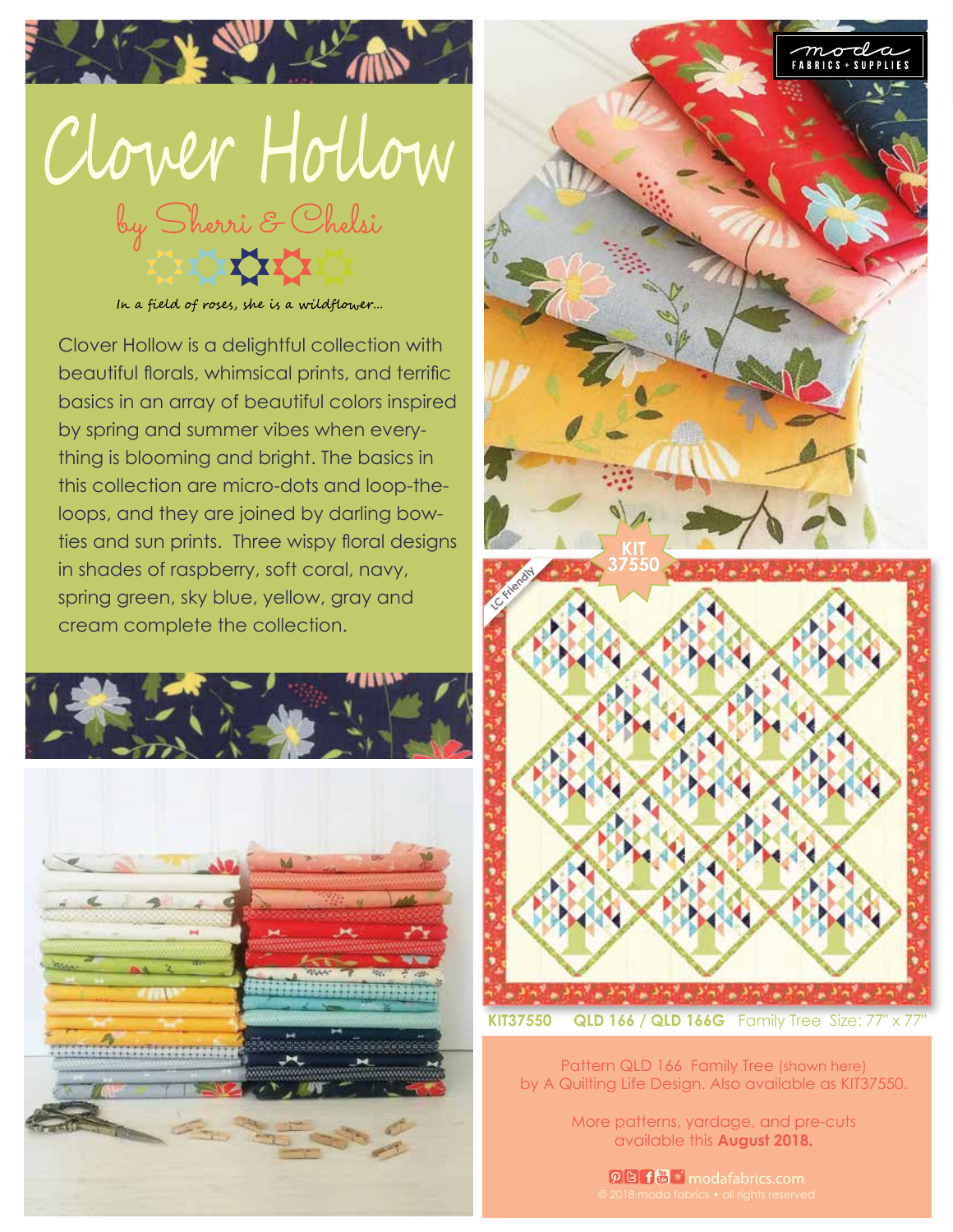**QLD 167 / QLD 167G**  Size: 62" x 76"



**Clover Hollow**







37555 13





37556 20 **\***

37550 15









37555 20 37553 17 **\***

| 37550 14 * | $\Rightarrow$<br>37556 18 |
|------------|---------------------------|
|            |                           |

modafabrics.com **2018 MARCH COLLECTION**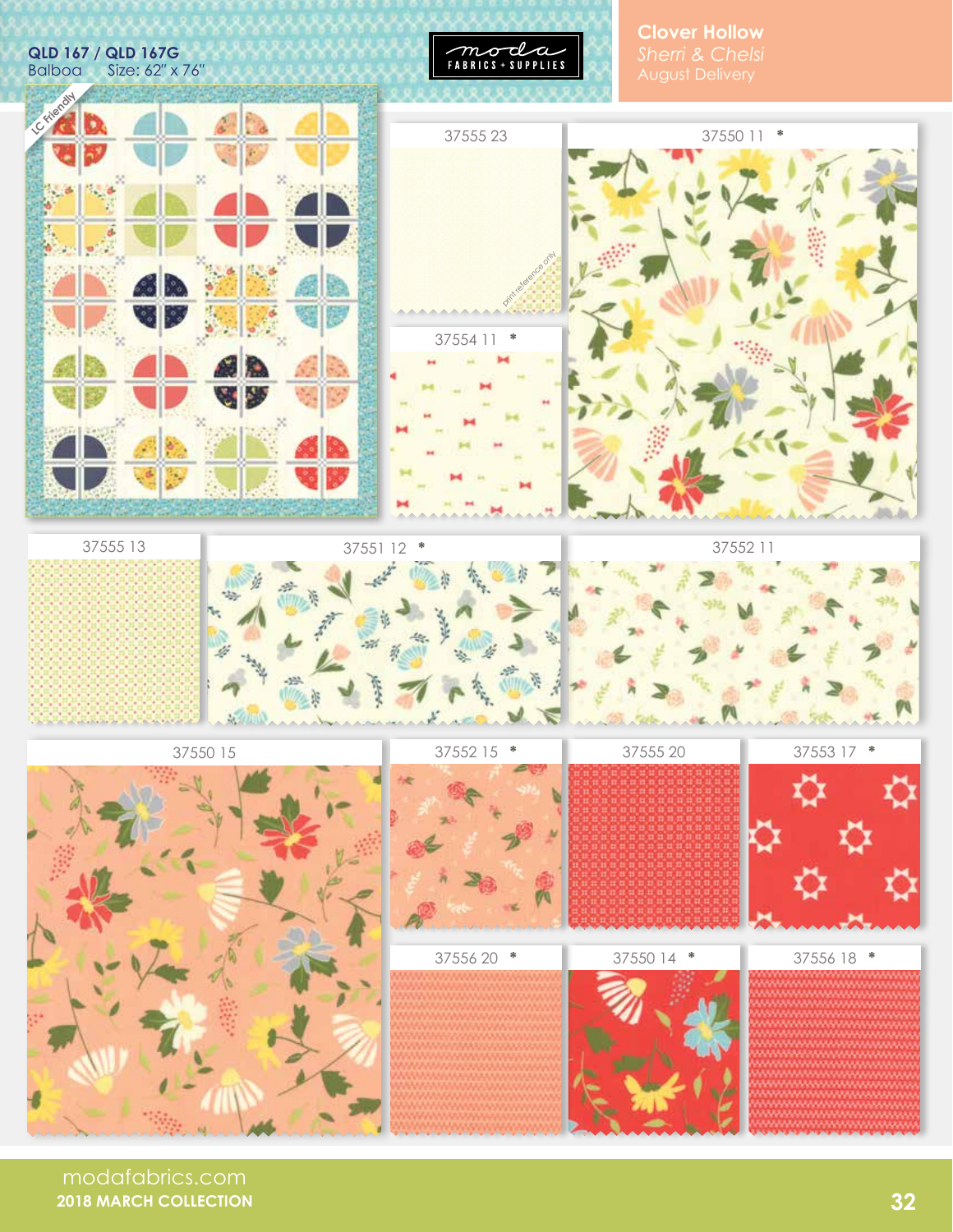## Clover Hollow by Shorri & Chelsi



modafabrics.com **2018 MARCH COLLECTION**



**10 Low Cal**